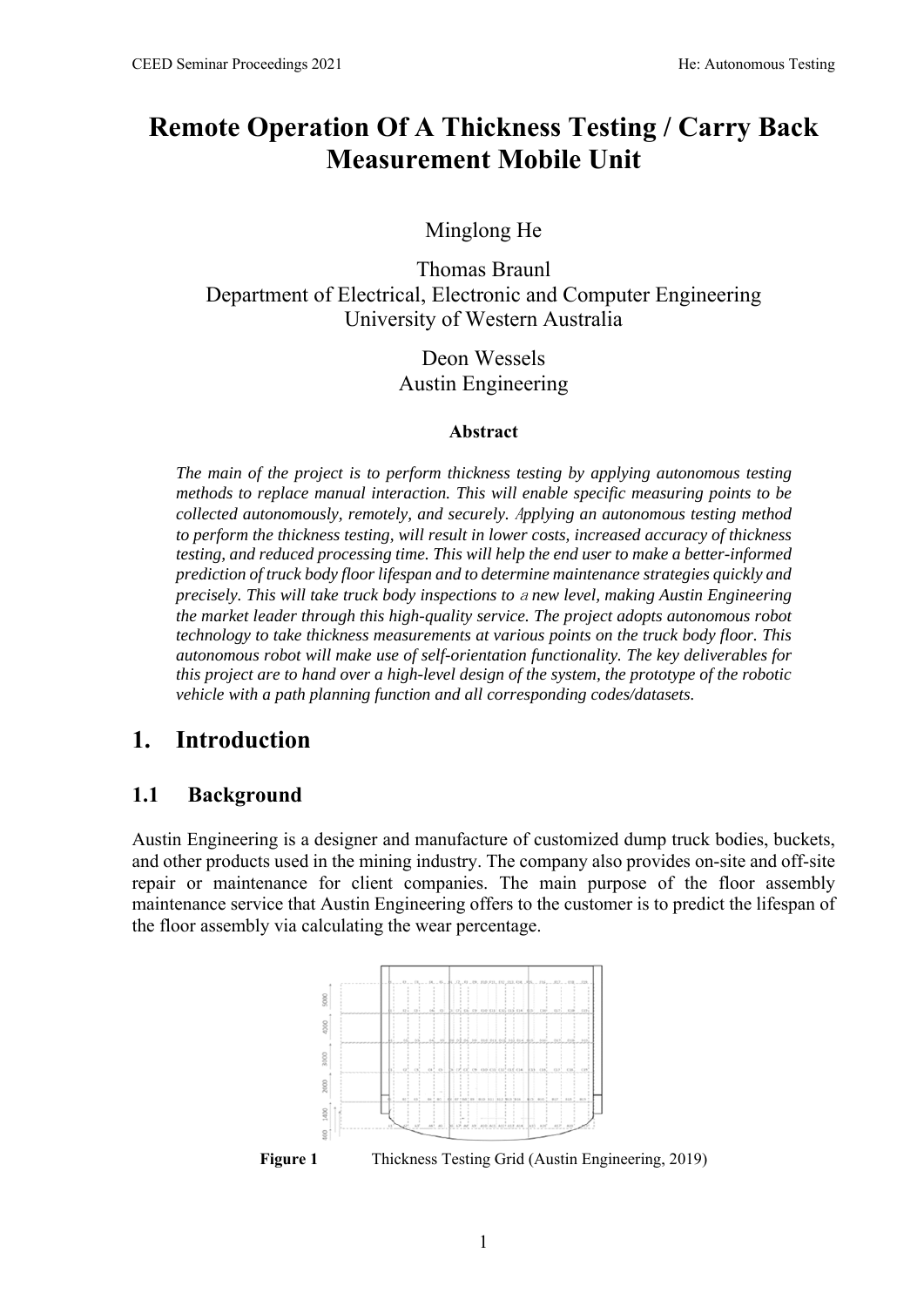The floor assembly inspection method currently applied by the Austin Project is to conduct non-destructive thickness inspection at the floor. As the area of the floor is relatively large, to make a precise prediction, Austin Engineering uses a grid to divide the big area into small parts and take the measurement in each subregion, as shown in figure 1 (Austin Engineering, 2019).

#### **1.2 Problem Statement**

Collection of floor assembly thickness data is done by floor inspection around every 1,000 hours by non-destructive (NDT) testing methods. The thickness data is usually collected manually by technicians on site. The manual method is deemed ineffective and unproductive because of the long work taken by the technicians. The usual inspection takes around half day to one day while the truck is off operation. The tasks incur operating costs and labor costs, as each work inspection includes removing the truck from the operation, cleaning the floor, and data collection. To obtain accurate thickness data, it collecting data manually is inefficient.

# **2. Process**

The project objective is to deisgn an autonomous thickness testing vehicle to solve the problem. To ensure the robot can meet the objectives of the project with good performance and accurate path planning, the plan of the project will involve the following stages:



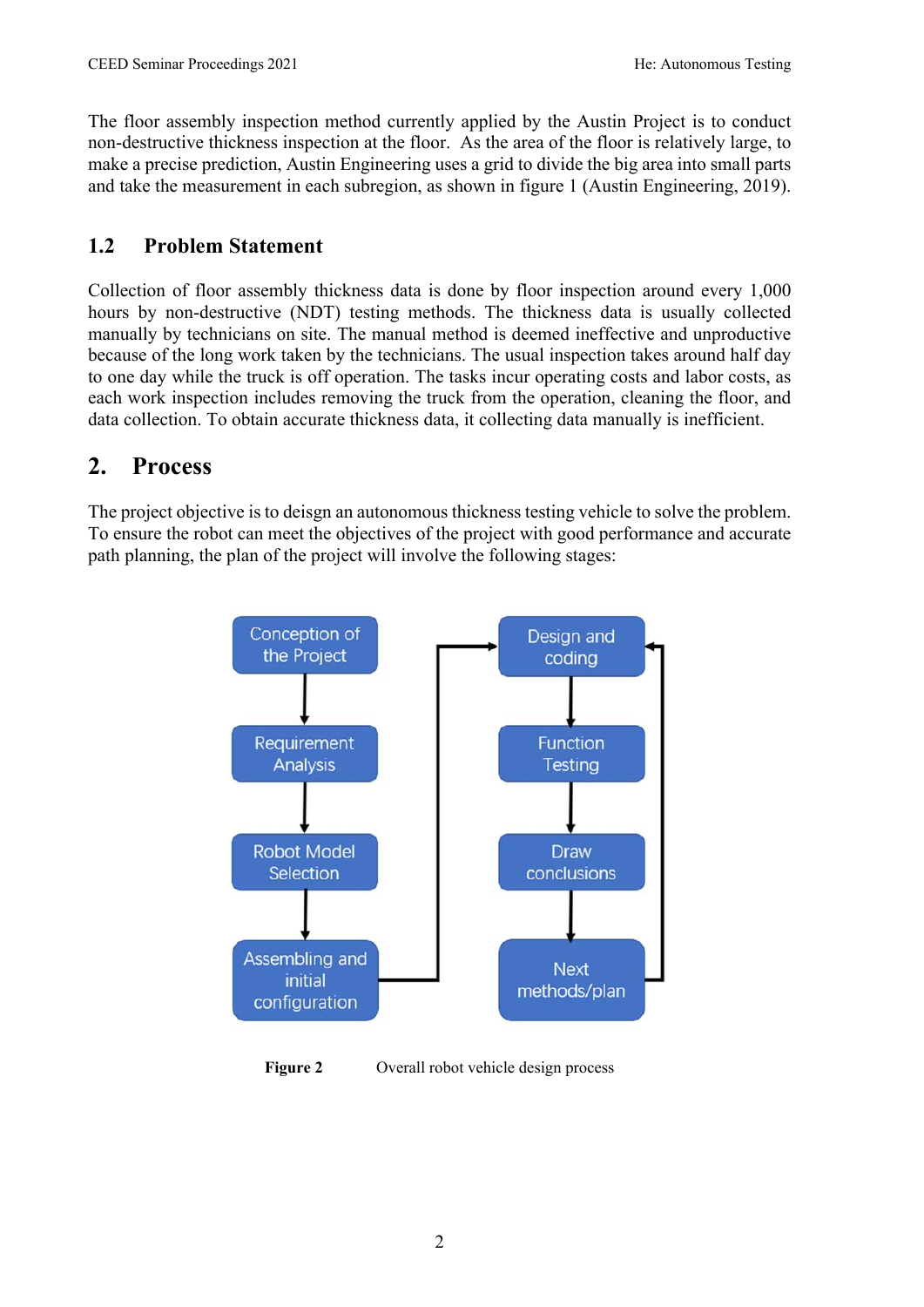The basic structure of the design is shown as the figure below:



**Figure 3** Design of the system

The client can access the database and change the location parameters. At this stage, the database can be read in a spreadsheet. The spreadsheet will record the locations when the client wants to take thickness measurements. The location parameters can be transmitted from the database to the ROS platform. The robot vehicle can move towards each goal point and stop for a few seconds. Then the robot will generate output data. The process consists of receiving target points, executing the program and generating output data.

#### **2.1 Tools and Method Selected**

In this project, a small robot will be selected for the path planning function test. The "Turtlebot 3 Burger" vehicle is selected for this project. The Turtlebot 3 has a scalable structure, a lidar sensor for navigation, one single-board computer for raspberry pi, and one OpenCr for controlling the DC motor.





3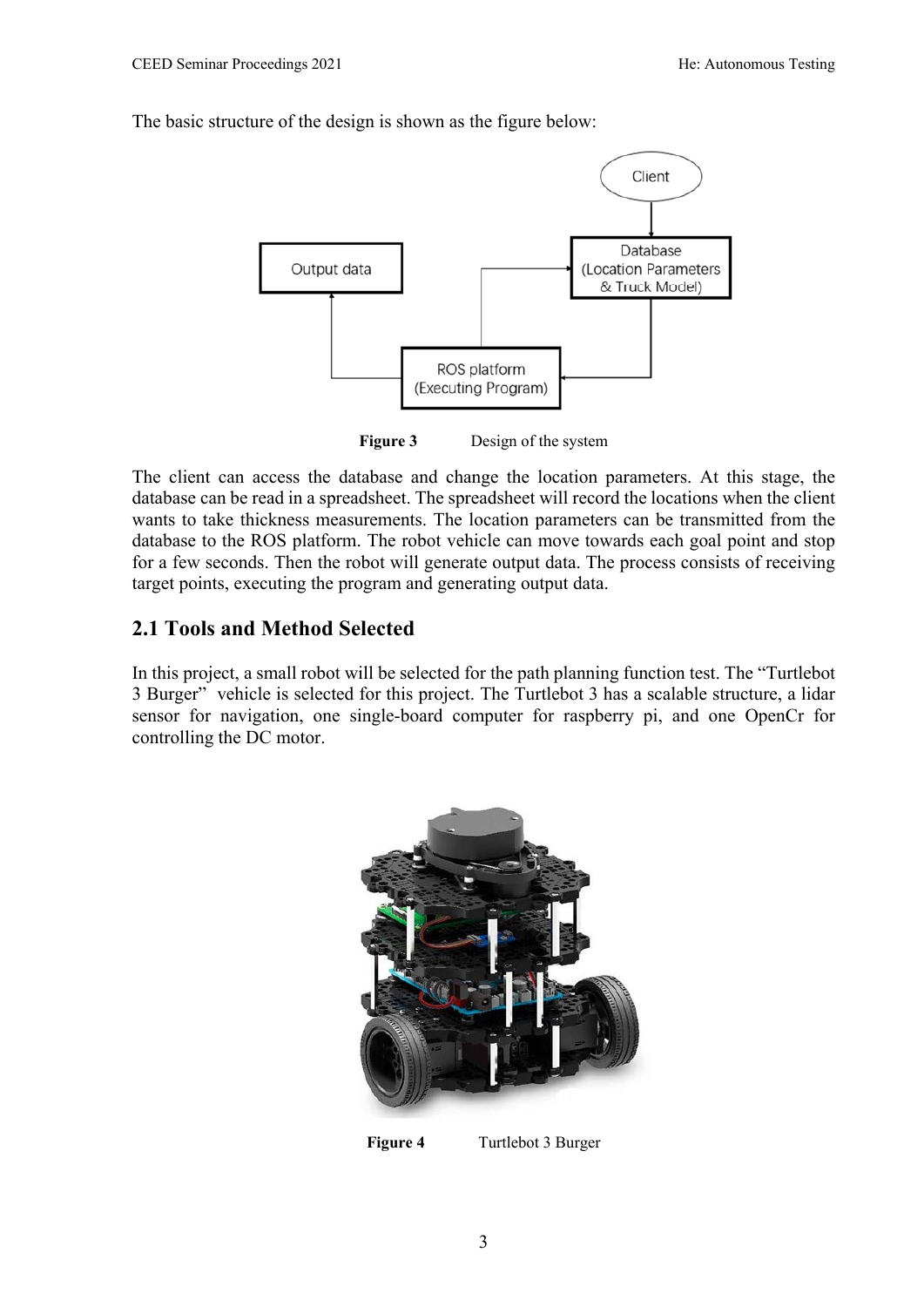# 3. **Results and Discussion**

## **3.1 Initial Configuration & Lidar Testing**

After assembling the Turtlebot3 model, the connection between the robot vehicle and raspberry pi needs to be built. The preliminary tests were conducted on the various components of the Turtlebot3 vehicle to test the connection between the remote PC, the function of the lidar sensor and hardware. This ensures that the robot can be connected and fully controlled by the remote device. The preliminary testing includes environment mapping, robot locating and robot driving tests.

To test the mapping function of the robot, a lab environment has been used for functional testing that is similar to the truck tray floor environment (Figure 4 left). A map of the environment was constructed when the lidar sensor testing is done. The dimension of the environment is 1.5m \* 3.0m.

The lidar sensor was tested for robot locating and navigation. The robot vehicle was placed into the lab environment. Turn on the lidar sensor and execute the mapping algorithm and location algorithm. A real-time map of the lab environment can be obtained (Figure 4 right). The shadowy region shows the detecting range of the lidar sensor. The lidar sensor scans the environment simultaneously within the shadowy region and maps the scanned boundary compared to the original map.



**Figure 4** Lab environment

The detecting range for this lidar is around 3\*3m. When the 2D pose estimate is done, the lidar could detect the lab environment accurately and the position of the robot could be acquired and shown in figure 4 (left). The actual position, the acquired position and the accuracy are shown in table 1:

| <b>Acquired Position (x,y)</b> | <b>Actual Position (x,y)</b> | Accuracy $\%$ (x,y) |
|--------------------------------|------------------------------|---------------------|
| (0.638, 0.506)                 | (0.63, 0.49)                 | $(1.2\%$ , 3.2%)    |
| (0.756, 1.394)                 | (0.79, 1.39)                 | $(4.3\%, 0.29\%)$   |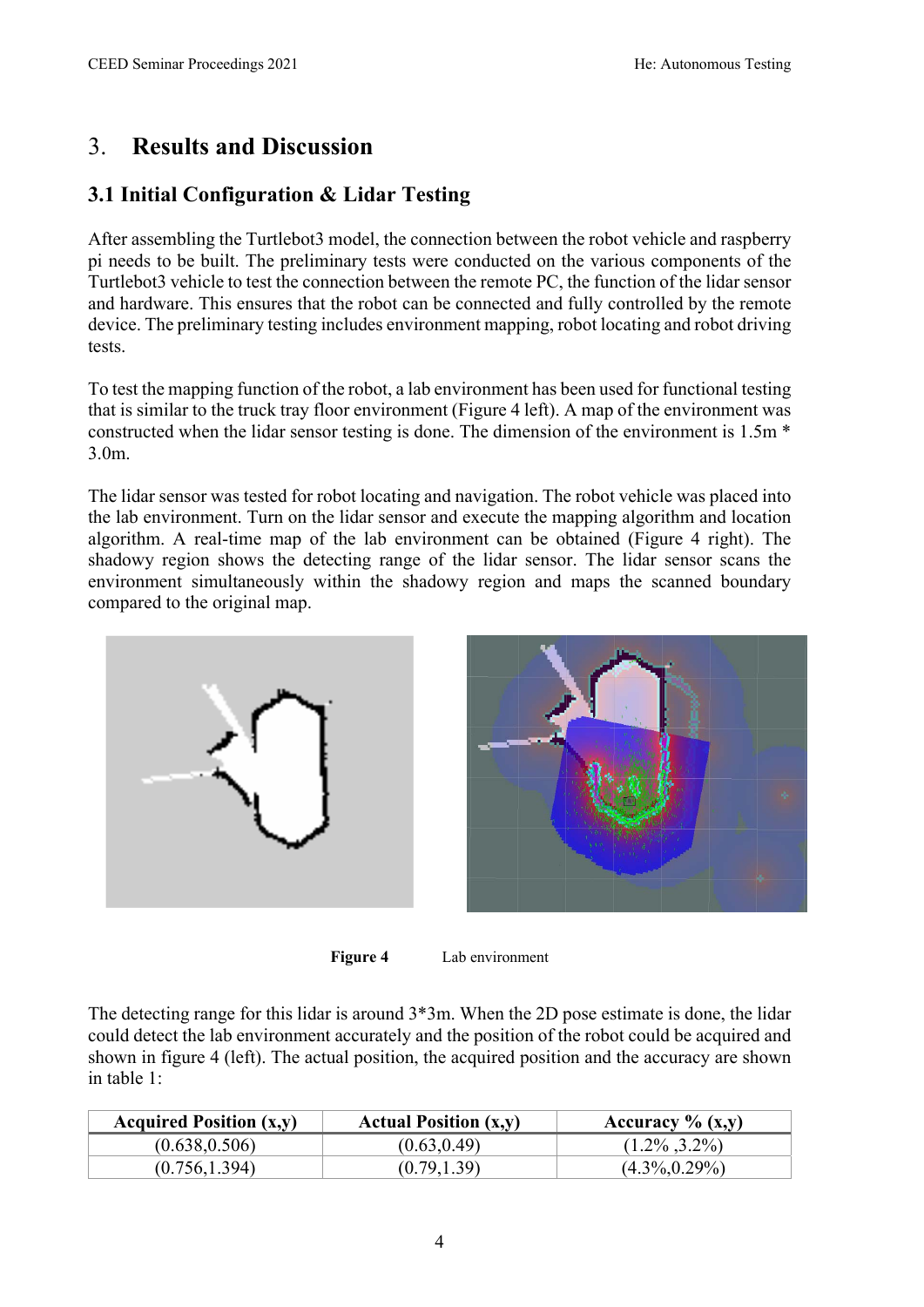| $A\Omega$ | $\overline{\phantom{a}}$ | $8\%$ |
|-----------|--------------------------|-------|
| (0.660)   | $\sqrt{2}$               | 50/6  |
|           |                          |       |

**Table 1** Initial Position Tests

The error between the acquired position and the actual position is acceptable. The lidar sensor can estimate the position of the robot vehicle accurately in this environment. It is crucial to ensure the starting position can be estimated accurately on ROS system, which ensures the navigation function can be executed within a small error.

#### **3.2 Driving and Navigation Testing**

The navigation and path planning function can be tested after the navigation algorithm is completed. Sample goal points were set as shown in figure 5. The navigation algorithm allows the robot vehicle to move towards each goal point and stop for a few seconds. 6 points were set for lab testing to test whether the navigation function was successfully implemented. Table 2 records the position and running time when the robot arrived at the set point.



Figure 5 Location of Sample Goal Points

| <b>Goal Point</b> | <b>Acquired Position</b> | <b>Running Time</b><br>(min) | Error%             |
|-------------------|--------------------------|------------------------------|--------------------|
| (0.84, 0.33)      | (0.790, 0.270)           | 1.3                          | $(5.9\% , 18\%)$   |
| (1.65, 0.33)      | (1.61, 0.33)             | 0.4                          | $(2.4\% , 0\%)$    |
| (2.77, 0.33)      | (2.79, 0.36)             | 0.6                          | $(0.72\%, 9.1\%)$  |
| (2.77, 1.04)      | (2.78, 1.03)             | 0.5                          | $(0.36\%, 0.96\%)$ |
| (1.85, 1.04)      | (1.91, 1.03)             | 2.5                          | $(3.24\%, 0.96\%)$ |
| (0.84, 1.04)      | (0.82, 1.03)             | 0.4                          | $(2.4\%, 0.96\%)$  |

#### **Table 2** Navigation tests

The limitation of this navigation plan is that the system needs all environment mapping completed in advance. If the robot works in different environments, the robot needs to do preliminary environment scanning and upload it to the Raspberry Pi. The accuracy of the